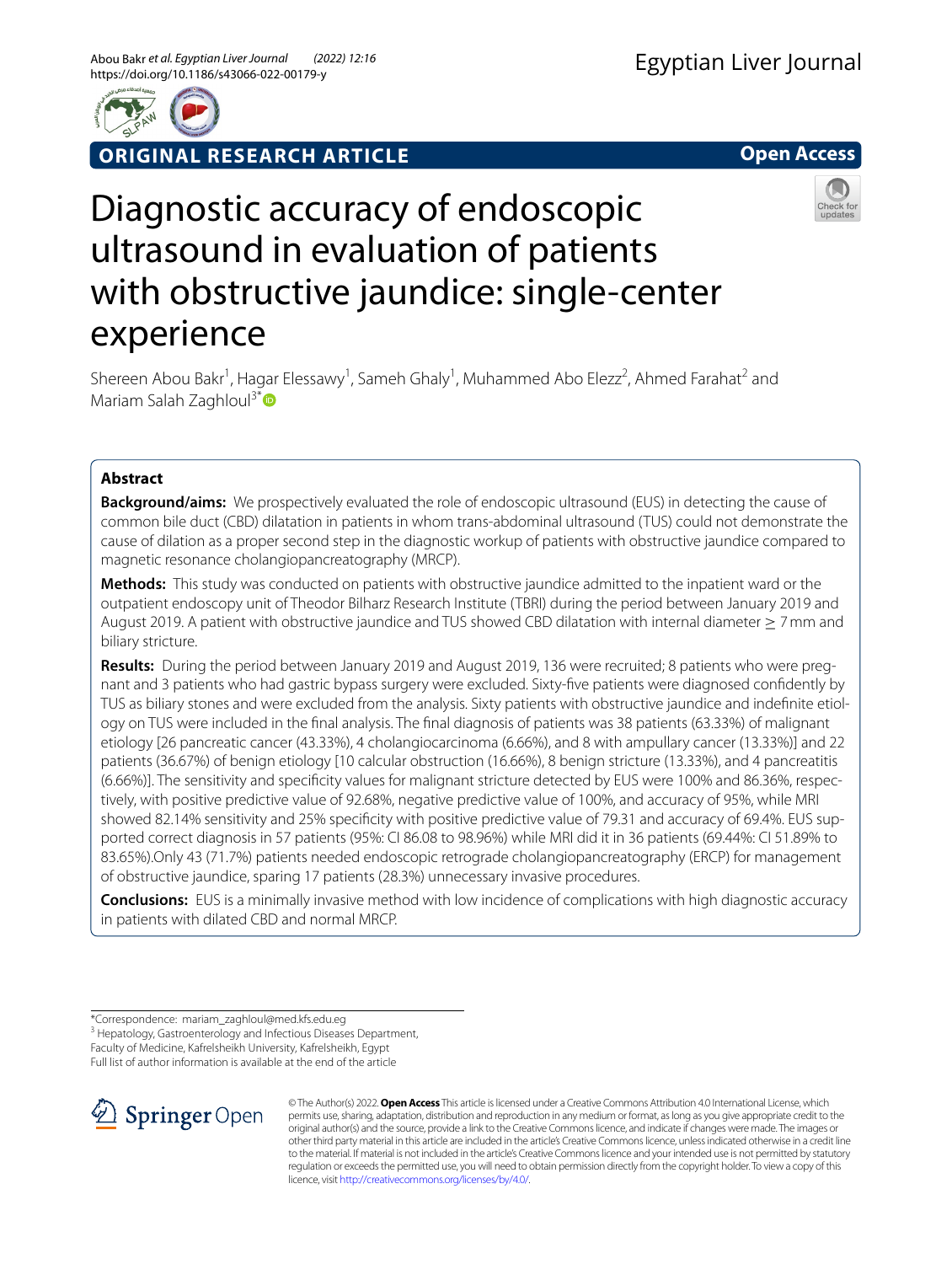## **Highlights**

Dilatation of the common bile duct (CBD) can be caused by diverse etiologies either benign or malignant. Transabdominal ultrasound (TUS), in skilled hands, can correctly identify biliary obstruction and its underlying etiology. However, it has high interobserver variability with poor sensitivity for the detection of pancreatic neoplasms compared with other imaging techniques. There is heterogenicity in the literature regarding the competencies of endoscopic ultrasound (EUS) and magnetic resonance cholangiopancreatography (MRCP) in the evaluation of pancreaticobiliary disorders. We showed our real-life experience that suggests that EUS is a minimally invasive method with low incidence of complications with high diagnostic accuracy in patients with dilated CBD and even with unremarkable MRCP.

**Keywords:** Abdominal ultrasound, Endoscopic ultrasound, Obstructive jaundice, Magnetic resonance cholangiopancreatography

## **Introduction**

Obstructive jaundice is a common daily practice problem that indicates blockage in the pathway between the intrahepatic conjugation site of bile and its entry site into the duodenum through the ampulla of Vater  $[1]$  $[1]$ . The obstruction could be intrahepatic, at the biochemical, cellular, or canalicular level, or extrahepatic in the bile ducts. Surgical jaundice refers to the extrahepatic causes of obstructions. While laboratory tests confrm the presence of cholestasis, the imaging studies of the biliary tree are pivotal in determining the site of obstruction and its cause [[1\]](#page-5-0).

The conventional trans-abdominal ultrasound (TAU) is the frst step in the diagnostic workup of patients with obstructive jaundice. Ultrasound could detect dilatation of the intrahepatic or extrahepatic biliary tree in 85–95% of patients with proven obstruction, although the defnitive etiology could be achieved in only about one third of patients [[2\]](#page-5-1).

Meanwhile, other cross-sectional imaging like multidetector computed tomography MDCT [[3\]](#page-5-2) and magnetic resonance cholangiopancreatography MRCP [\[4](#page-5-3)] contributed to accurate classifcation of patients with obstructive jaundice. Although non-invasive, CT involves exposure to radiation and contrast and has low sensitivity in detecting biliary diseases. Moreover, MRCP mandates the use of contrast and incapable of providing a histological diagnosis [\[5](#page-5-4)].

Endoscopic ultrasound has proven high sensitivities of up to 97% in the detection of CBD stones [[6](#page-5-5)]. EUS is also accurate in diagnosing the cause of obstruction [\[7](#page-5-6)] in cases of stricture, neoplasm, and other extra-ductal causes of obstruction relating to the ampulla and head of pancreas. EUS is considered a safe and useful technique for selecting patients for therapeutic ERCP, allowing many patients to avoid the potential complications of ERCP of doubtful indication [[8\]](#page-5-7).

Despite advances in MRCP technology that improved the diagnosis of biliary abnormalities, it is not uncommon to face cases with dilated common bile duct (CBD) with-out obvious cause on MRCP [\[5](#page-5-4), [9](#page-5-8)]. Therefore, we prospectively evaluated the role of EUS in detecting the cause of CBD dilatation in patients in whom TUS could not demonstrate the cause of dilation as a proper second step in the diagnostic workup of patients with obstructive jaundice compared to MRCP.

## **Patients and methods**

## **Study design**

This is a prospective observational study.

#### **Patients**

This study was conducted on patients with obstructive jaundice admitted to the inpatient ward or the outpatient endoscopy unit of Theodor Bilharz Research Institute (TBRI) during the period between January 2019 and August 2019.

## **Inclusion criteria**

Patients with obstructive jaundice and abdominal US showed CBD dilatation with internal diameter  $\geq$  7 mm and biliary stricture.

## **Exclusion criteria**

The exclusion criteria are patients with history of surgery with gastroenteric anastomosis (Roux-en-Y gastrojejunostomy or Whipple's procedure), which might interfere with a successful EUS and ERCP procedure, pregnant female, patients with coagulopathy, or those who failed to sign the informed consent were excluded from the study.

All patients underwent abdominal US, MRI, and EUS, with ERCP and/or EUS-FNA for identifcation of the fnal diagnosis of obstructive jaundice.

All patients were subjected to full history taking, clinical examination, and laboratory investigations before endoscopic procedure including complete blood count by (Quintus fve parts diferential, Sweden), coagulation profle (prothrombin time (PT), international normalization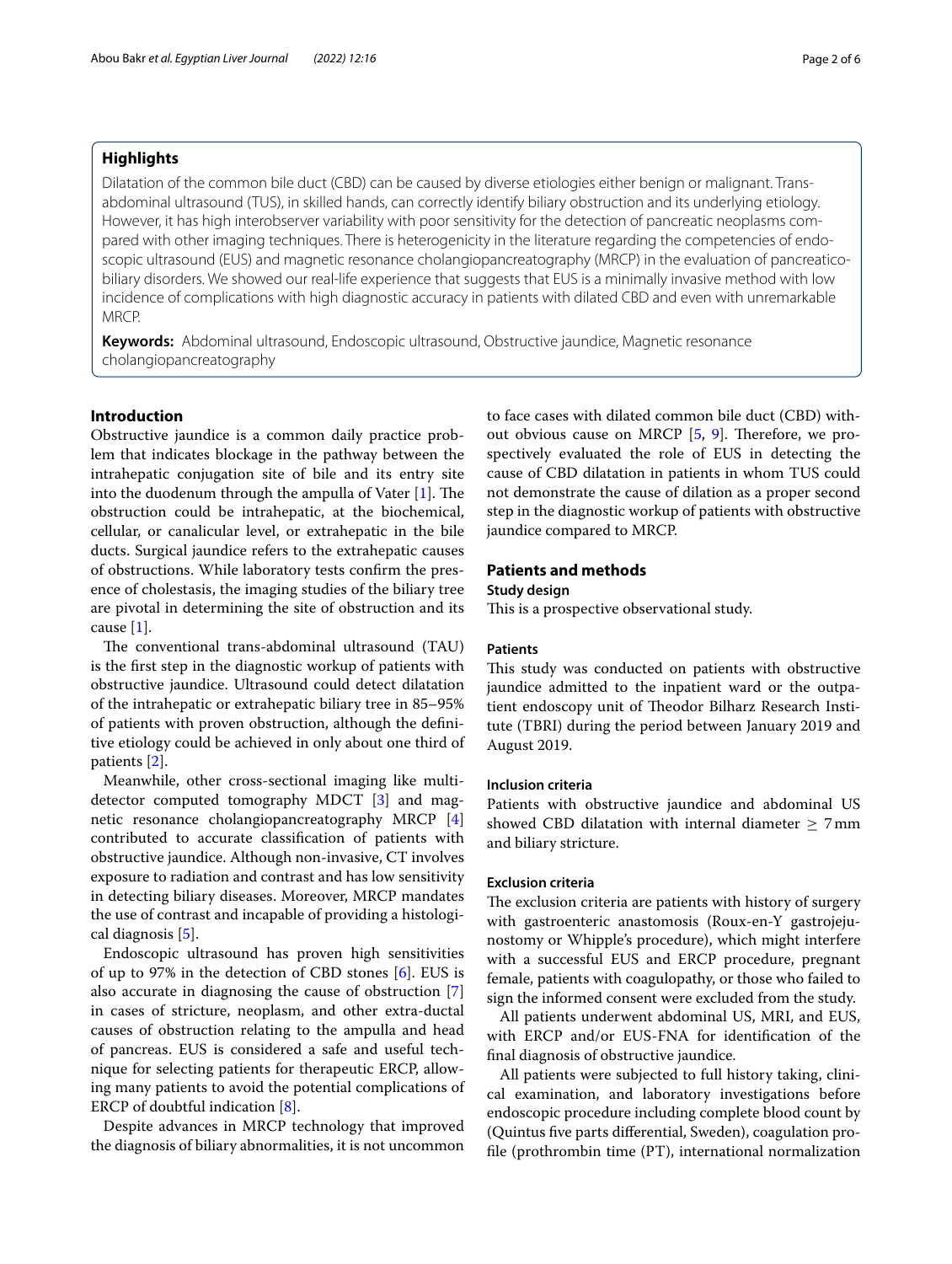ratio (INR), partial thromboplastin time (PTT) by Stago STA compact max, France, liver function tests (LFTs) by Cobas 8000 auto-analysis, Japan, and kidney function tests and electrolytes [blood urea nitrogen (BUN), serum creatinine, sodium (Na), potassium (K), and CRP (C-reactive protein)].

- Abdominal ultrasound (HITASHI Avius, Curvilinear probe 2–5 MHZ, Japan) to measure diameter of CBD and detect IHBRDs, EHBRDs, gall bladder, and pancreas if visualized and detection of the cause if seen
- MRCP (Siemens, Germany) to confirm biliary obstruction and detect the cause and to compare with EUS performance
- EUS was performed with Linear EUS EG-3870UTK Ultrasound video Endoscopy, PENTAX (3.8), Japan, sedated with propofol. Operators were blinded to the MRCP results
- ERCP for relief of biliary obstruction (Pentax ED 3485T)
- Tissue diagnosis was done using EUS-fne needle aspiration (FNA) (EUS FNA19, 22, Gauge, USA) and biopsy core in case of suspected malignancies of pancreatic head, ampulla of Vater, and distal biliary duct lesions to prove the fnal diagnosis.

## **Statistical analysis**

Statistical analysis was performed with the SPSS<sup>®</sup> software package (IBM® SPSS® Statistics release 25.0, USA). For nonparametric data, median and IQR were used for a better description. Wilcoxon test was used for paired ordinal data, and diagnostic performance test was done for used modalities to get each sensitivity and specifcity percentage.

### **Ethical considerations**

The study protocol was approved by the Hospital Ethics Committee. All patients gave a written informed consent for participating in the study and for performing all relevant interventions. The study protocol was adherent to practice guidelines and Declaration of Helsinki.

## **Results**

During the period between January 2019 and August 2019, 136 were recruited; 8 who were pregnant and 3 patients who had gastric bypass surgery were excluded. Sixty-fve patients were diagnosed confdently by TAU as biliary stones and were excluded from the analysis. Sixty patients with obstructive jaundice and indefnite etiology on TUS were included in the fnal analysis.

<span id="page-2-0"></span>

| Variable                         | Patients ( $n = 60$ )  |  |  |
|----------------------------------|------------------------|--|--|
| Age years, mean (SD)             | 58.01 (11.44)          |  |  |
| Sex, male/female n (%)           | 38/22 (63.3%: 36.7%)   |  |  |
| T. bilirubin mg/dL, median (IQR) | $9.00(6-12)$           |  |  |
| D. bilirubin mg/dL, median (IQR) | $5.50(3.23 - 7.30)$    |  |  |
| ALP U/I, median (IQR)            | 301.00 (246.25-452.25) |  |  |
| AST IU/L, median (IQR)           | 46.50 (39.25 - 84.00)  |  |  |
| ALT IU/L, median (IQR)           | 53.00 (35.00-102.50)   |  |  |
| INR, median (IQR)                | $1.10(1.00 - 1.19)$    |  |  |

<span id="page-2-1"></span>**Table 2** Final diagnosis of patients in the study sample

|           |                           | Ν  | %     |             |
|-----------|---------------------------|----|-------|-------------|
| Malignant | Pancreatic cancer         | 26 | 43.33 | 38 (63.33%) |
|           | Cholangiocarcinoma        | 4  | 6.67  |             |
|           | Ampullary adenocarcinoma  | 8  | 13.33 |             |
| Benign    | Benign obstruction        | 8  | 13.33 | 22 (36.67%) |
|           | Biliary stone obstruction | 10 | 16.67 |             |
|           | Pancreatitis              | 4  | 6.67  |             |

The mean age of the patients was 58 years old with a total number of males being 38 patients (63.3%) and the total number of females being 22 (36.7%).

The baseline demographic data and laboratory investigations of patients are demonstrated in Table [1.](#page-2-0)

The final diagnosis of patients was 38 patients (63.33%) of malignant etiology [26 cases with pancreatic cancer (43.33%), 4 cases with cholangiocarcinoma (6.66%), and 8 cases with ampullary cancer (13.33%)] and 22 patients (36.67%) of benign etiology [10 cases with calcular obstruction (16.66%), 8 cases with benign stricture (13.33%), and 4 cases with pancreatitis (6.66%)] (Table [2](#page-2-1)).

As regards patients with malignant OJ, the total number of enlarged pancreas showed by US was 32 (84.2%), while by EUS, it was 9 (28.1%) (most cases were shown by US as enlarged pancreas and were shown to be mass by EUS). The total number of pancreatic mass showed by EUS was 29 (73.7%).

## **Comparative data of EUS diagnosis and fnal diagnosis**

The total number of the patients with malignant obstruction detected by EUS was 41 patients (63.8%), while in the fnal diagnosis of malignant obstruction, it was 38 patients (63.3%) (three cases were shown by EUS to be malignant obstruction, but pathology showed them benign; one case was ampullary adenocarcinoma by EUS; pathology revealed adenoma; 2 cases were shown as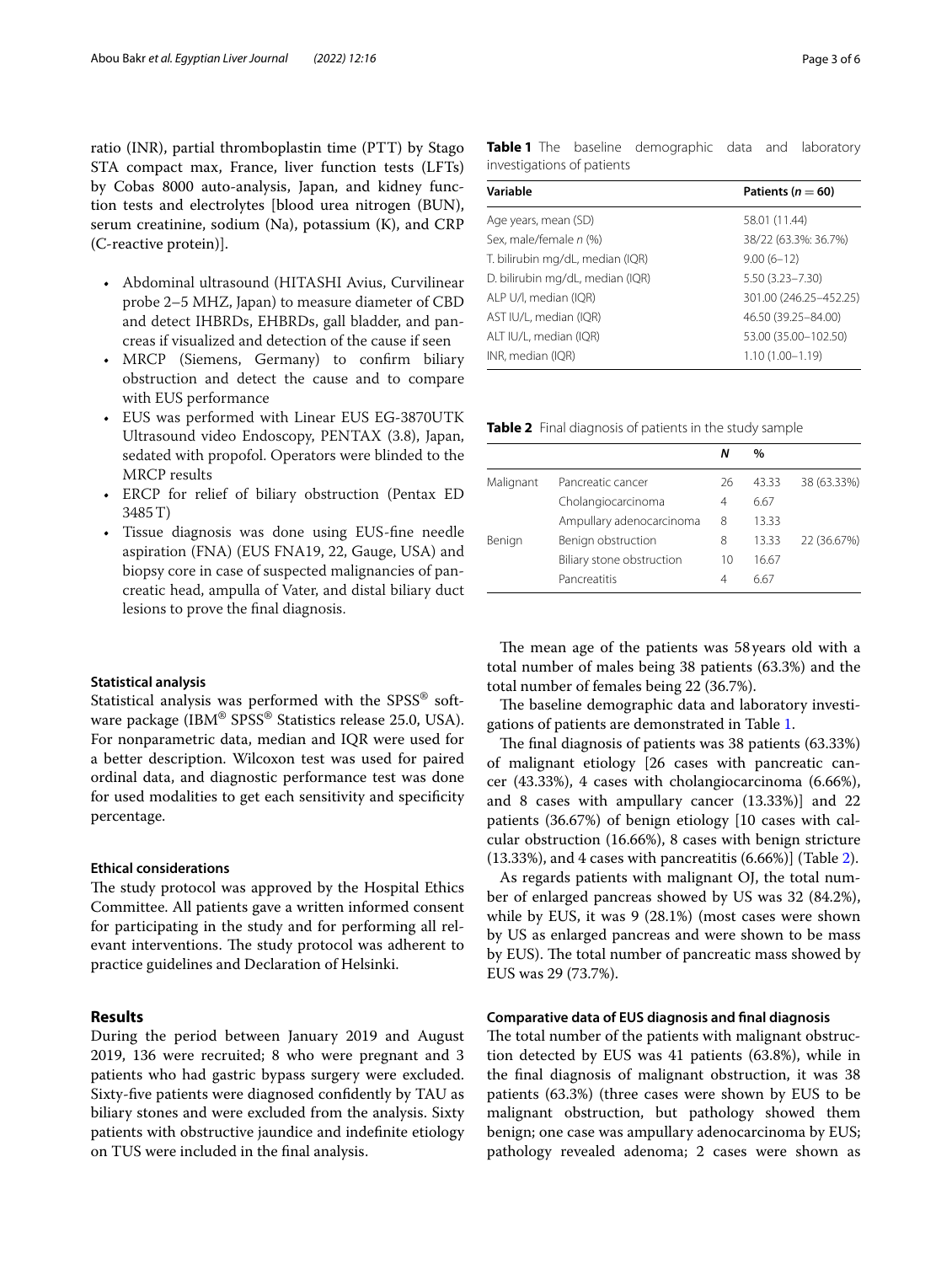pancreatic cancer, and pathology revealed chronic pancreatitis). EUS successfully detected all patients with pancreatitis, cholelithiasis, and benign strictures.

The sensitivity and specificity values for malignant stricture detected by EUS were 100% and 86.36%, respectively, with positive predictive value of 92.68%, negative predictive value of 100%, and accuracy of 95%, while it showed 100% sensitivity, specifcity, and accuracy in benign etiologies (Table [3](#page-3-0)).

## **Comparative data of MRI diagnosis and fnal diagnosis**

The total number of malignant obstructions showed by MRI was 29 patients (48.33%), while in the fnal diagnosis of malignant obstructions, it was 38 patients (63.3%). The total number of pancreatitis showed by MRI was 1 patient (1.6%), while in the fnal diagnosis, it was 4 patients (6.66%). The total number of calcular obstruction showed by MRI was 2 patients (3.33%), while in the fnal diagnosis, it was 10 patients (16.66%); the total number of benign obstructions was 4 patients (6.66%), while in the fnal diagnosis, it was 8 (13.33%).

The sensitivity and specificity values for malignant stricture detected by MRI were 82.14% and 25% respectively with positive predictive value of 79.31 and accuracy of 69.4%. On the other hand, for benign etiologies, MRI showed 33.33% sensitivity and 96.97% specifcity with positive predictive value of 50% and accuracy of 91.67% (Table [3](#page-3-0)).

In our study, EUS supports correct diagnosis in 57 patients (95%: CI 86.08% to 98.96%), while MRI did it in 36 patients (69.44%: CI 51.89% to 83.65%).

Only 43 (71.7%) patients needed ERCP for management of obstructive jaundice, sparing 17 patients (28.3%) unnecessary invasive procedures.

# **Discussion**

Dilatation of CBD can be caused by diverse etiologies either benign like choledochocholithiasis, CBD stricture, and papillary stenosis or malignant like cholangiocarcinoma and pancreatic head mass [[10\]](#page-5-9). TUS, in skilled hands, can diagnose biliary obstruction via demonstration of biliary dilation. TUS may potentially identify the pancreatic mass or hepatic metastases as well as allowing needle biopsy of these lesions [\[11\]](#page-5-10). However, it has a

Both EUS and MRCP are excellent modalities with comparative accuracy for evaluation of pancreaticobiliary disorders. Multiple studies have shown high diagnostic performance of them with no signifcant diference in the diagnostic yield [[13](#page-5-12), [14\]](#page-5-13). On the other hand, some demonstrated that the diagnostic yield of MRCP decreases in the presence of dilated CBD and small CBD stones [\[15](#page-5-14)]. Therefore, in these situations, EUS has a favorable diagnostic yield. So, we prospectively evaluated the role of EUS in patients with dilated CBD and inconclusive TUS.

In the present study, TUS successfully identifed patients with cholelithiasis but failed to diagnose 60 patients with dilated CBD. Moreover, most of patients with bulky pancreas on TUS revealed to be defnite pancreatic mass on further EUS evaluation.

This was in accordance with Songür et al.  $[16]$  $[16]$  $[16]$  who investigated 90 patients with dilated CBD of unexplained cause on US with EUS, and correct diagnosis was achieved in 92% cases with EUS.

Surinder et al. [\[17](#page-5-16)] retrospectively analyzed 40 patients with dilated CBD on MRCP without obvious etiology referred for further evaluation by EUS. The EUS diagnosis was CBD stones in 15 (37.5%), with largest size of CBD stone being 9mm, mass in CBD in 2 (5%), benign biliary stricture in 2 (5%), and biliary stricture with underlying chronic pancreatitis in 1 (2.5%) patient respectively. EUS examination revealed normal CBD in 20 (50%) patients, and two of these patients had periampullary diverticulum.

In our study, the sensitivity and specifcity value for malignant obstruction detected by EUS was 100% and 86.36%, respectively, with positive predictive value of 92.68%, negative predictive value of 100%, and overall accuracy of 95%. This was in agreement with Chen et al. study, in which the sensitivity and specifcity value for malignant obstruction detected by EUS was 97.5% and 97.6%, respectively, with positive predictive value of 95.1%, negative predictive value of 98.8%, and overall accuracy of 92.9% [[18\]](#page-5-17).

Also, Maluf-Filho et al. [[19\]](#page-5-18) showed that the sensitivity and specifcity value for malignant stricture detected by EUS were 96.6% and 90.6%, respectively, with positive

<span id="page-3-0"></span>**Table 3** Comparative data regarding sensitivity, specifcity of MRI and EUS diagnosis for malignant, infammatory, benign, and calcular obstruction

|                      | <b>Malignant stricture</b> |             | Inflammatory process |                    | <b>Benign stricture</b> |                    | <b>Calcular obstruction</b> |             |
|----------------------|----------------------------|-------------|----------------------|--------------------|-------------------------|--------------------|-----------------------------|-------------|
|                      | Sensitivity                | Specificity | Sensitivity          | <b>Specificity</b> | Sensitivity             | <b>Specificity</b> | Sensitivity                 | Specificity |
| <b>MRI diagnosis</b> | 82.14%                     | 25%         | 0.00%                | 96.90%             | $0.00\%$                | 0.00%              | 33.30%                      | 96.90%      |
| <b>EUS diagnosis</b> | 100%                       | 86.30%      | 85.71%               | 100%               | 50%                     | 100%               | 100%                        | 100%        |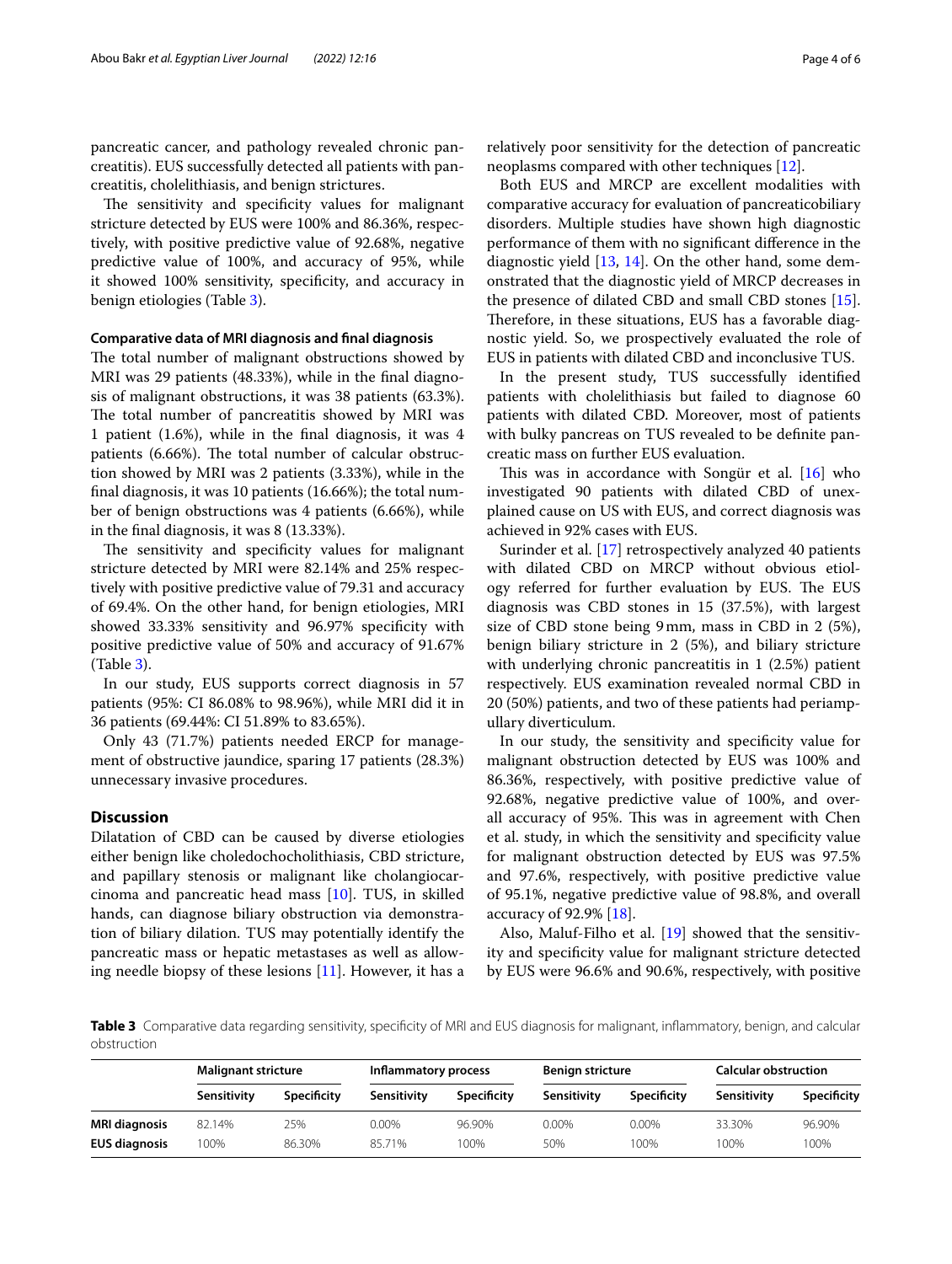predictive value of 90.3%, negative predictive value of 96.7, and accuracy of 93.4%, while Thomas Rösch et al. [[20\]](#page-5-19) showed that the sensitivity and specificity for diagnosis of malignancy in the 50 patients were as follows: 85%/75% for ERCP/PTC, 85%/71% for MRCP, 77%/63% for CT, and 79%/62% for EUS.

Moreover, in Hauke et al. [[21\]](#page-5-20) who compared different diagnostic tools for detecting bile duct malignancy, it has accuracy rates of 91% (ERCP/IDUS), 59% (ETP), 92%  $(IDUS + ETP)$ , 74%  $(EUS)$ , and 73%  $(CT)$ , respectively.

In our study, the sensitivity and specifcity values for benign strictures detected by EUS were 100% and 98.4%, respectively, with positive predictive value of 90%, negative predictive value of 100%, and accuracy of 98.33%. This was in agreement with Chen et al.  $[18]$  who found that the sensitivity and specifcity value for calcular obstruction detected by EUS was 92.9% and 97.7%, respectively, with positive predictive value of 92.9% and negative predictive value of 97.9% and overall accuracy of 92.9%. Also, the overall accuracy of EUS was 100% for benign obstruction.

Alhawarey et al. [[22\]](#page-5-21) demonstrated that EUS, as diagnostic tool, has sensitivity, specifcity, PPV, NPV, and accuracy of 100%, 92.8%, 93.7%, 100%, and 96.5% respectively.

Also, in Meeralam et al. [[23\]](#page-5-22) meta-analysis of the diagnostic accuracy of EUS compared with MRCP in detecting choledocholithiasis, the overall diagnostic odds ratio of EUS was signifcantly higher than the one with MRCP  $(162.5 \text{ vs. } 79.0, \text{ respectively}; P = .008).$ 

In our study, the sensitivity and specifcity values for malignant stricture detected by MRI were 82.14% and 25% respectively with positive predictive value 7of 9.31 and accuracy of 69.4%. On the other hand, for benign etiologies, MRI showed 33.33% sensitivity and 96.97% specifcity with positive predictive value of 50% and accuracy of 91.67%. EUS supported correct diagnosis in 57 patients (95%: CI 86.08% to 98.96%), while MRI did it in 36 patients (69.44%: CI 51.89% to 83.65%). This was in line with Songür et al. [[16\]](#page-5-15) who investigated 90 patients with dilated CBD of unexplained cause on US by EUS, and correct diagnosis was achieved in 83 cases with EUS. Maluf-Filho et al. [\[19](#page-5-18)] EUS supported correct diagnostic hypothesis for pancreatobiliary malignancy in 40:46 patients (87.0%; CI 77.2–96.7), while CT did in 31:36 patients (67.4%; CI 53.8–80.9).

In our cohort, only 43 (71.7%) patients needed ERCP for management of obstructive jaundice, sparing 17 patients (28.3%) unnecessary invasive procedures. This was in line with Patel et al. [[24](#page-5-23)] study where EUS ruled out choledocholithiasis in 38 patients (48.7%). Two of them were found to have

choledocholithiasis on follow-up. The sensitivity, specificity, and positive and negative predictive value of EUS for detecting choledocholithiasis were 93.9%, 97.3%, 96.9%, and 94.7%, respectively. Unnecessary ERCP was avoided in 57.7% of the patients by using the EUS-first approach.

Our study has its own limitations. This is a singlecenter experience, but it has the privilege of prospective evaluation of patients. So, multicenter studies with cost efective analysis are recommended. We believe that the malignant life-threatening etiologies of biliary obstruction should not be missed; it is of utmost importance that those who do not have a pathologic cause of biliary dilatation are not subjected to unnecessary invasive/semi-invasive evaluation.

In conclusion, EUS is a minimally invasive method with low incidence of complications with high diagnostic accuracy in patients with dilated CBD and normal MRCP.

#### **Acknowledgements**

The authors would thank all colleagues who helped in conducting this study.

#### **Current knowledge**

1- Dilated common bile duct (CBD) without obvious cause is a not uncommon fnding on TU.

2- Endoscopic ultrasound (EUS) provides important diagnostic tool concerning the biliary anatomy and also provides an opportunity to sample the tissue/lesion thereby providing a histological diagnosis.

#### **New**

EUS is an important diagnostic modality that can help establish the diagnosis in patients with dilated CBD and inconclusive MRCP.

#### **Authors' contributions**

All authors equally contributed to this research work. All authors have read and approved the manuscript.

**Funding**

#### None

#### **Availability of data and materials**

The data that support the findings of this study are available from the corresponding author, but restrictions apply to the availability of these data, which were used under license for the current study, and so are not publicly available. Data are however available from the authors upon reasonable request.

## **Declarations**

#### **Ethics approval and consent to participate**

All patients who participated in the present study signed an informed consent form. The study protocol was approved by the Ethics Committee of the Faculty of Medicine, Ain-Shams University, Egypt, and is in accordance with the Helsinki Declaration of 1975.

#### **Consent for publication**

Written informed consents were obtained from patients. Patients involved in this study agree for publication of data.

#### **Competing interests**

The authors declare that they have no competing interests.